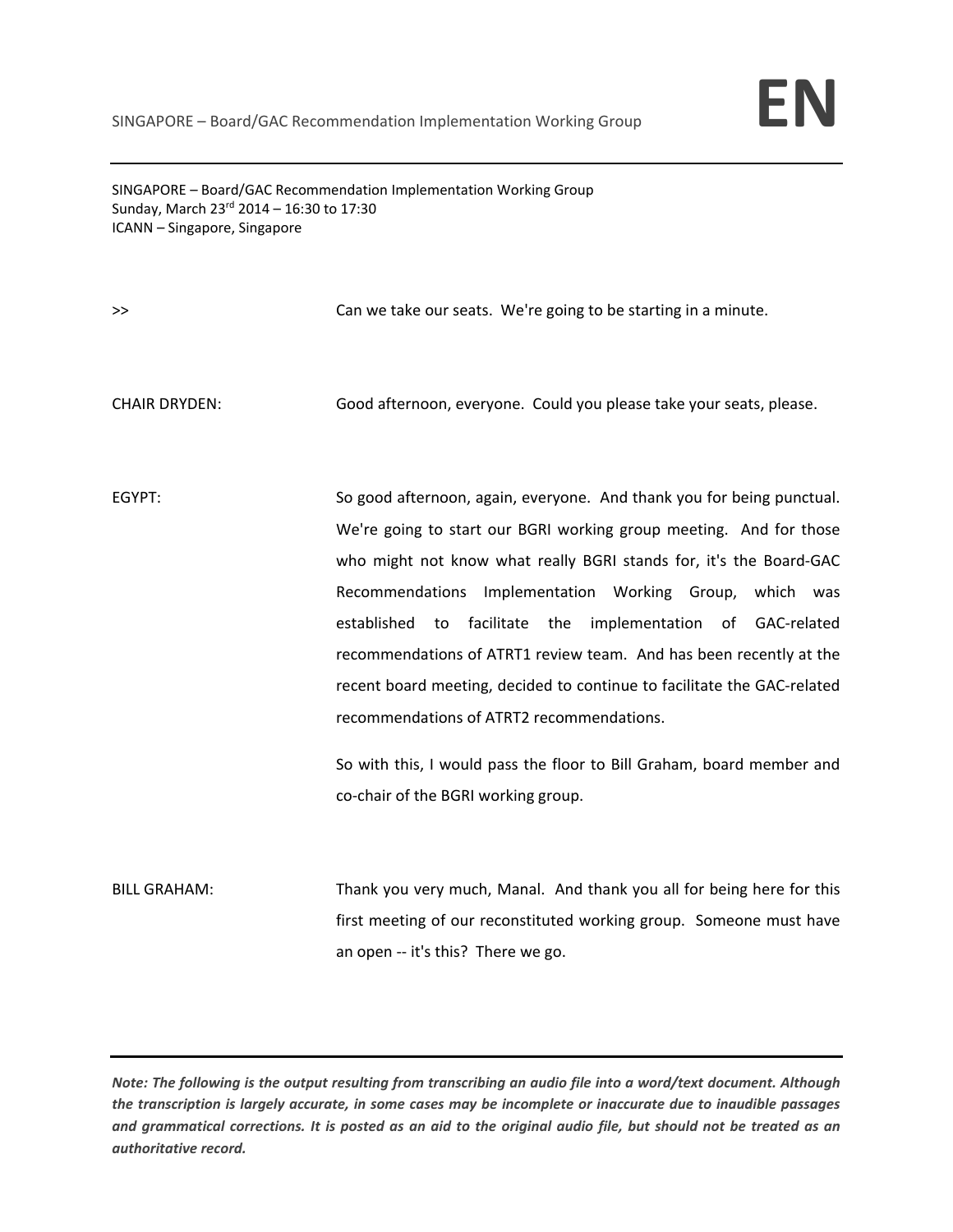So, as Manal said, this group was brought together after the first ATRT report to allow the board and the GAC to work together on the recommendations, which in that report largely referred to improvements in relations between the board and the GAC. And some very fundamental changes were made as a result of that.

Apparently, the review team version two liked that. Because in their text on pertaining to the GAC and some to the board, they, again, strongly recommended that the BGRI continue to work on those.

So, by meeting here today, we're actually accomplishing part of the recommendations, I guess, which is good news.

I've done a quick set of slides you see there. On it I've just put the draft charter, which was sent out earlier by email to you all. And then I've listed the items on the workplan that the ATRT2 has asked us to deal with on this slide and the next one.

The board just had a workshop session on the ATRT2 recommendations. And Steve Crocker, our chairman, has indicated that he wants to move very quickly in implementing the recommendation of the ATRT2. In fact, he's asked us to get them through the approval stage by the end of the June meeting in London, if at all possible. That's a fairly demanding schedule. But, as I looked through the recommendations that pertain to the GAC and the board, I think we should be able to accomplish that in most cases getting through the understanding stage and ready to implement. There are a couple that will have financial implications, I think. Two or three of them will. Those will have to be worked into the budget, so that will add another step. But I consider that to be largely implementation as well.

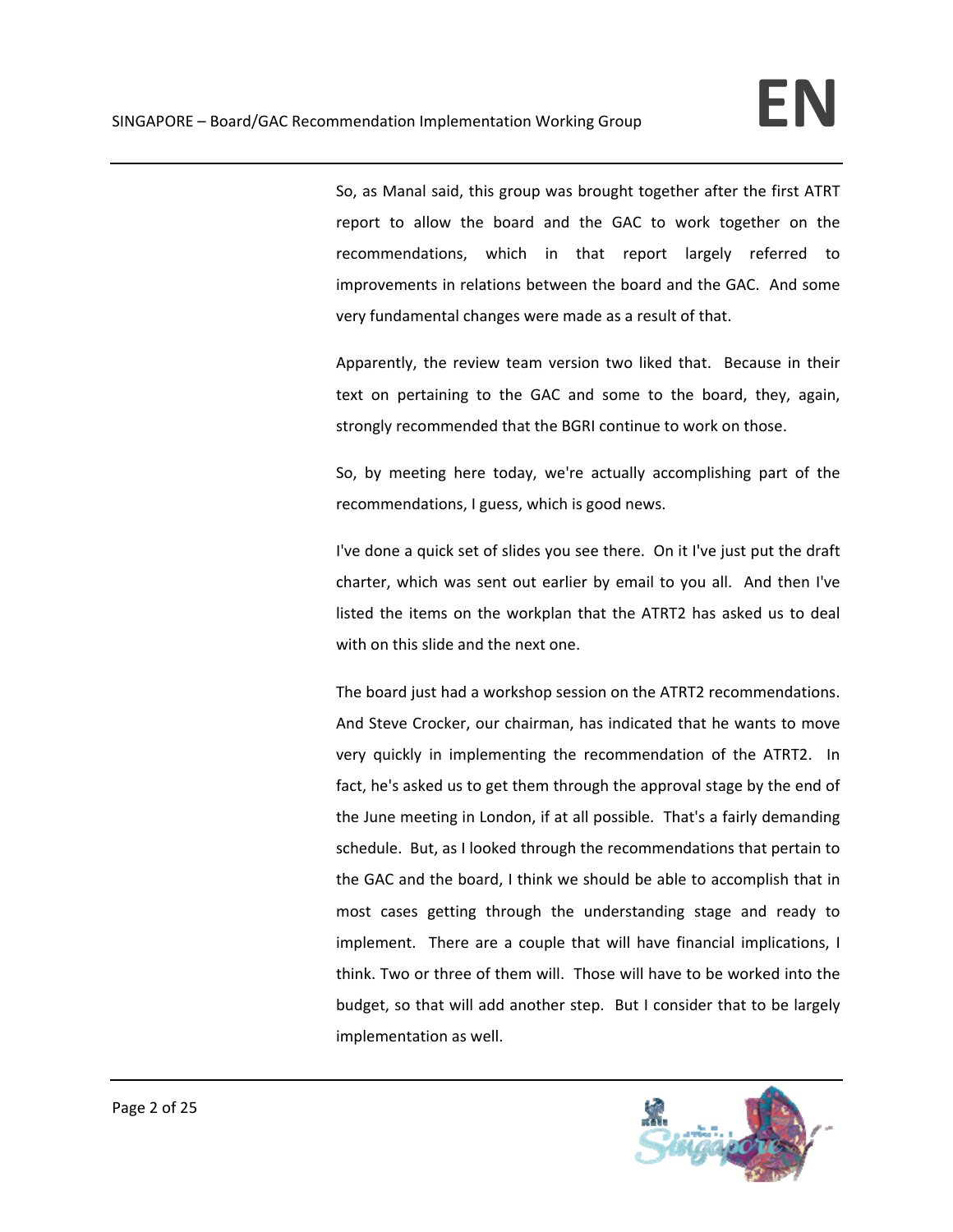So I think we can proceed along.

Do you all have a copy of the draft charter in front of you or available to you if you want to review it so that we could discuss it? I'll take that as yes.

In drafting this, Manal and I communicated intersessionally and just recently, as a matter of fact. And we decided to try to keep this very, very simple.

It lays out the work that we need to do and how we would work in a quite straightforward way.

It starts as a preamble just saying, basically, what I've just said to you about why this group exists.

It outlines the objective of the BGRI, which is to facilitate the timely implementation of the recommendations of the second ATRT report that pertain to ICANN GAC through cooperation between the GAC and the board.

Then it goes through the areas of work, which is what you'll see on the slides.

And it says that the working group, one of our tasks will be to identify the kinds of support, for example, technical assistance, organizational assistance, or financial assistance that would be appropriate to facilitate implementation of these recommendations.

Finally, it talks about membership in meetings, which is quite unremarkable. The group was never disbanded, so we don't really need to re‐form, our lawyers tell us. So that simplifies that.

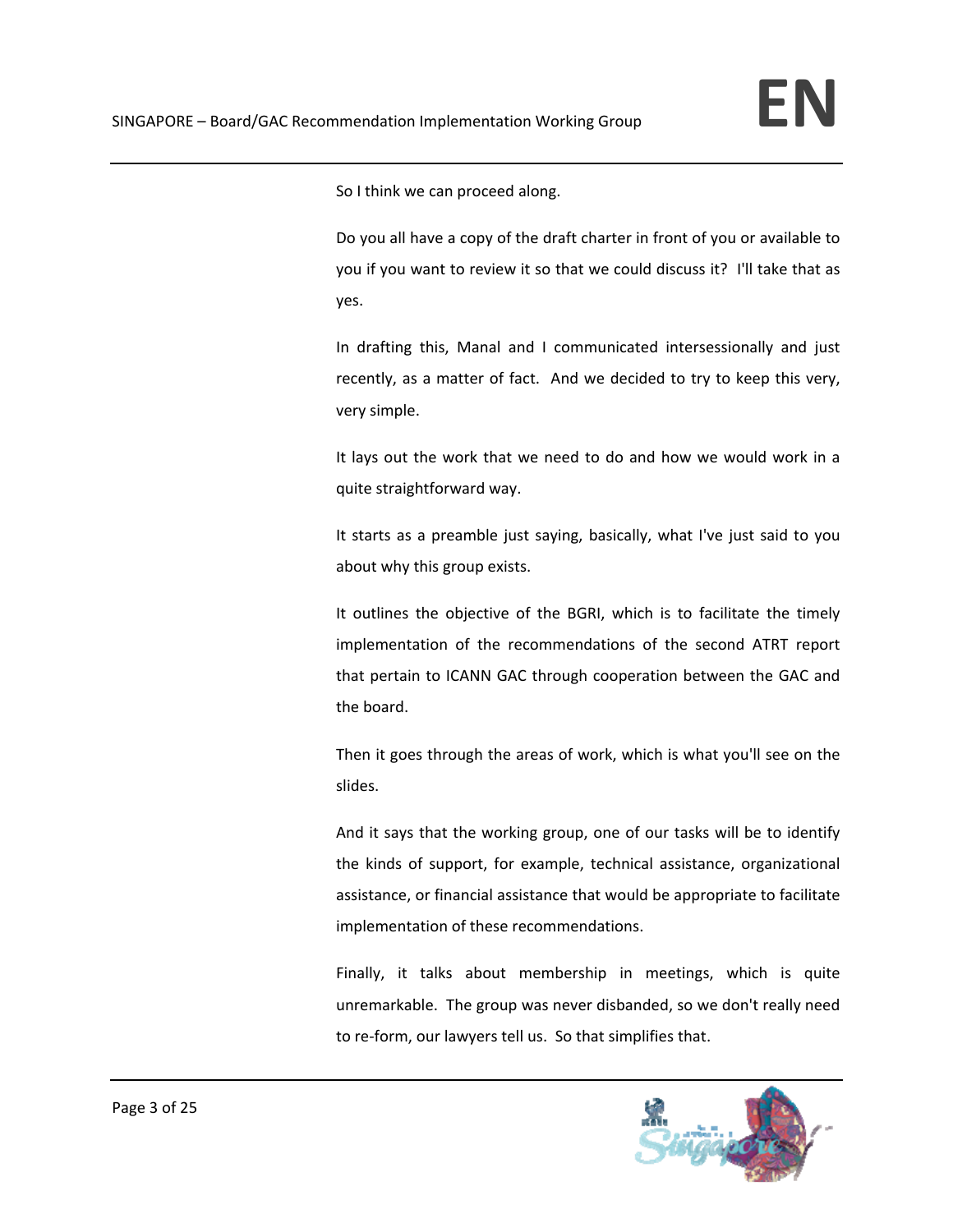But the GAC and the board can each select members of the BGRI from volunteers from within the GAC or the board. So group membership would be restricted to GAC members and board members.

The two groups are to appoint cochairs. Manal and I have sort of voluntarily continued as cochairs. That need not continue to be the state. But, certainly, I'm willing to continue. And the board is willing to have me continue on the board side.

And it says, finally, that this working group will work through face-toface meetings at each one of our ICANN meetings and also through online collaboration. So I think that's fairly unremarkable.

Does anyone have any changes or additions that they would like to propose to the charter? Australia, please.

AUSTRALIA: Thank you, Bill. And thanks to those who have put together this charter. I think it's a very good document.

> My question is -- and there may be a simple answer to this. But, as I was looking through it, I was struck that recommendations 6.2 and 6.3 weren't included in the areas of work or at least not in the draft I saw. And, from the ATRT2 recommendations, they appear to be areas where it's suggested that the BGRI do take the lead. So I'm not sure if there's a simple answer. I was just wondering.

BILL GRAHAM: Thank you for raising that, Peter. That's a very good point. As we went through the recommendations yesterday, I realized that I'd done that in

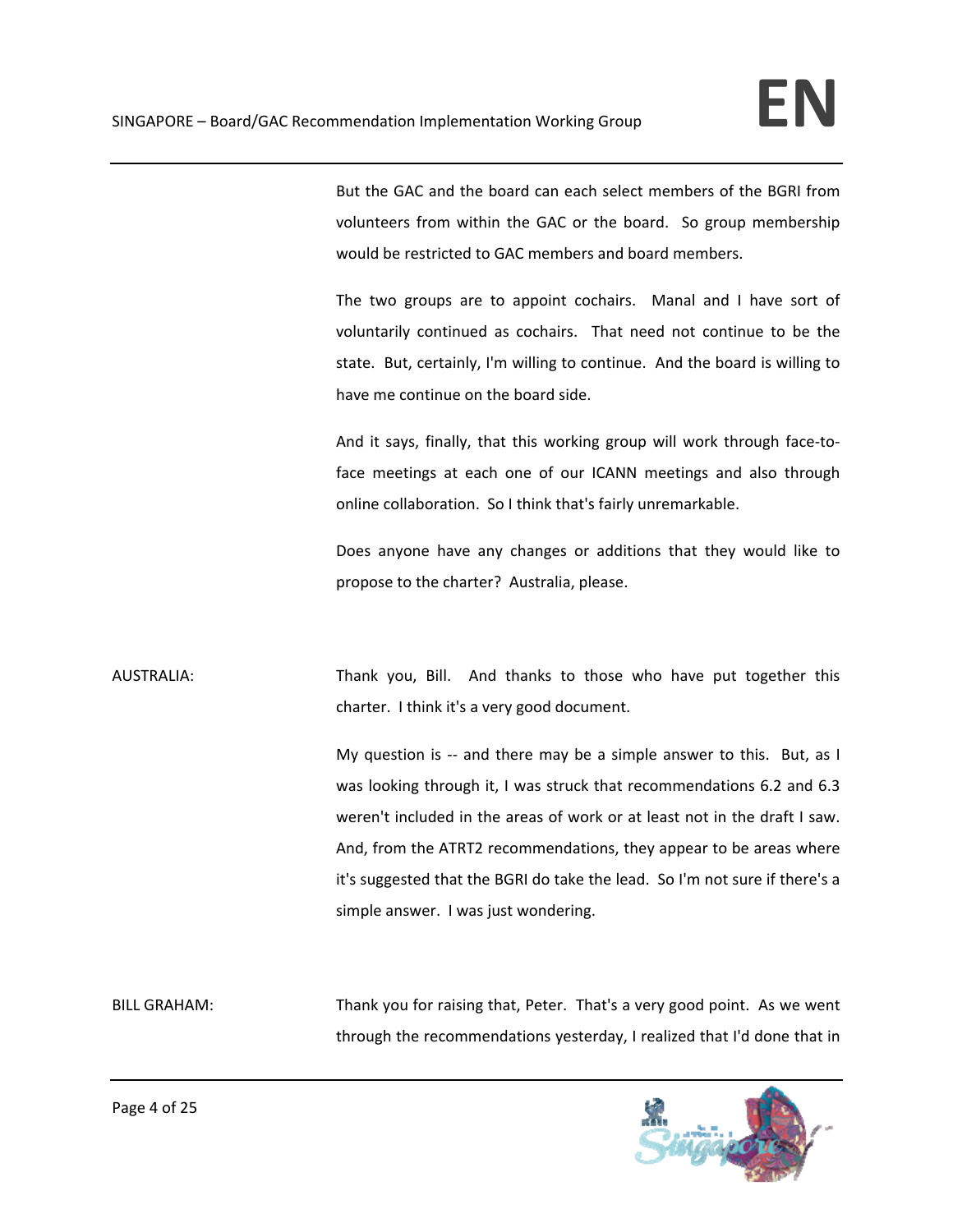error. There are -- and you'll see on the slides as we move forward, recommendation 6.1, 6.2, 6.3, and 6.9 appeared to me at the time to be work that the GAC can do entirely on its own. I did not see a linkage particularly to the board in any of those. So I had left them out of the charter thinking that it would be up to the GAC to take a look at those issues themselves. I put them back in on the slides. And I'd like to leave open the question of the charter until the end of this meeting. Some of the -- if you wish to keep those in the charter for this working group, I don't believe the board side would object at all. So it's just a matter of practicality whether you wish to deal with those alone or whether you want to deal with them in this working group. Is that fair, Manal?

EGYPT: Same Yes, thank you, Bill.

Iran, please.

IRAN: Thank you very much for the meeting and for the arrangement. Before we decide whether you will take it out or not this first group, as they are there, they are there.

> So we have to really address them, because we ‐‐ at least I am not very comfortable with some of them.

> The first one says that GAC makes deliberations more transparent and better understood to the ICANN community. The deliberations would be discussions and the written part of the GAC. Which one is to be more transparent? Discussion could not be transparent because people

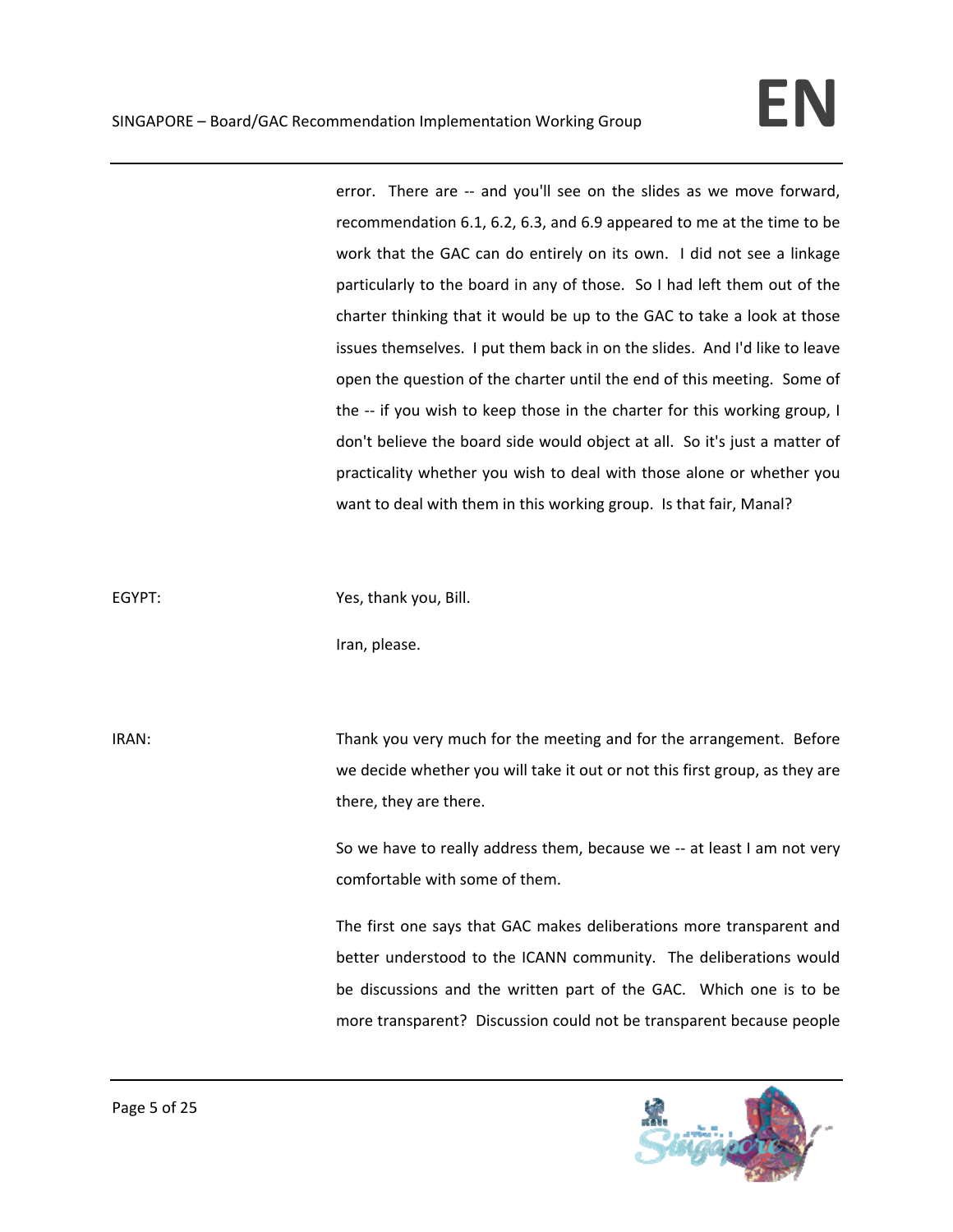talk. Transparency means openness. I think the meeting is open, excepting one particular earlier for the time being. So, from the discussions, it is transparent.

From the text of the communique or any other things, what do you mean that we are not -- which area we are not transparent? Could some example given either publicly or to the people who are raising the question, because it is very important.

And then to be better understood by ICANN. Is there an area that we have provided an advice and the advice is not understood by the ICANN community? You perhaps imagine that. If you're talking of communique, communique is a document which we negotiate. Once we negotiate, there must be some sort of arrangement that makes everybody either equally happy or equally unhappy in order to join the consensus. So this does not mean that everything in the communique is 100% crystal clear. It is results of the negotiations and consensus. Any changes to any of the words may break that consensus. So which area we are not understood by ICANN community? If some example should be given to that, that would be very, very appreciable.

Then coming to number two: GAC adapt open meeting. We started having open meeting except one area that we're still working on that. And that is preparation of the draft of the communique. we still believe there are delicate and sensitive issues. Perhaps for the time being we decided to leave it as it is, but the remaining part is that.

Publishing rationale at the time of advice. Usually any advice has the rationale before because there is introduction of that or the preamble and background and, after the background saying that GAC, therefore,

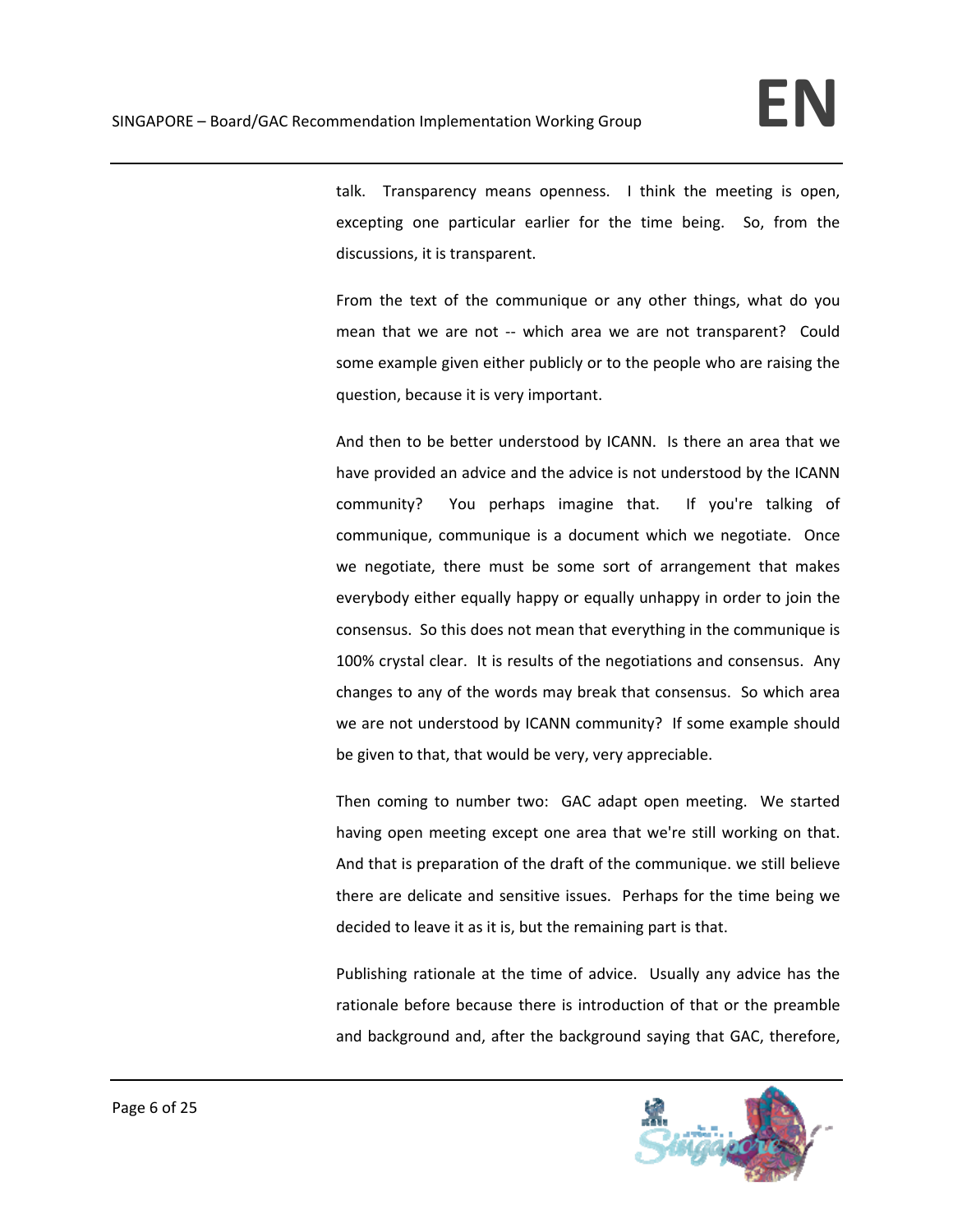advise that. So the rationale is there. Have you find any area where there is no rationale? And I don't think that we have failed ‐‐ I'm not speaking on behalf of the chair of the GAC and the management of the GAC. But, as far as I am attending three years, I have not seen any decision without any rationale.

Notification and requesting GAC advice, I don't understand what does it means. And then bylaw changes I also do not understand what do you mean by that. Thank you.

EGYPT: Thank you, Iran, for the question. I think we're jumping into substance very quickly. But, again, I believe, for the sake of drafting an agenda, this has been put like in a title. But the recommendation itself, it's very elaborate. And it has 6.1A till H with further information that might guide us through what's really requested and what's meant by the recommendation. So I think, as we go into the -- every recommendation, the draft of every recommendation, we can then try to understand what's requested and try to come up with the deliverable that that's -- that would address this point. So I hope this addresses your question. Because the recommendations are there. I mean, we're not discussing the recommendation itself. We're trying to see how we are going to implement this recommendation. So I hope we can get through this -- through your contribution to the working group, hopefully. We have Netherlands next, and then Italy and then Spain.

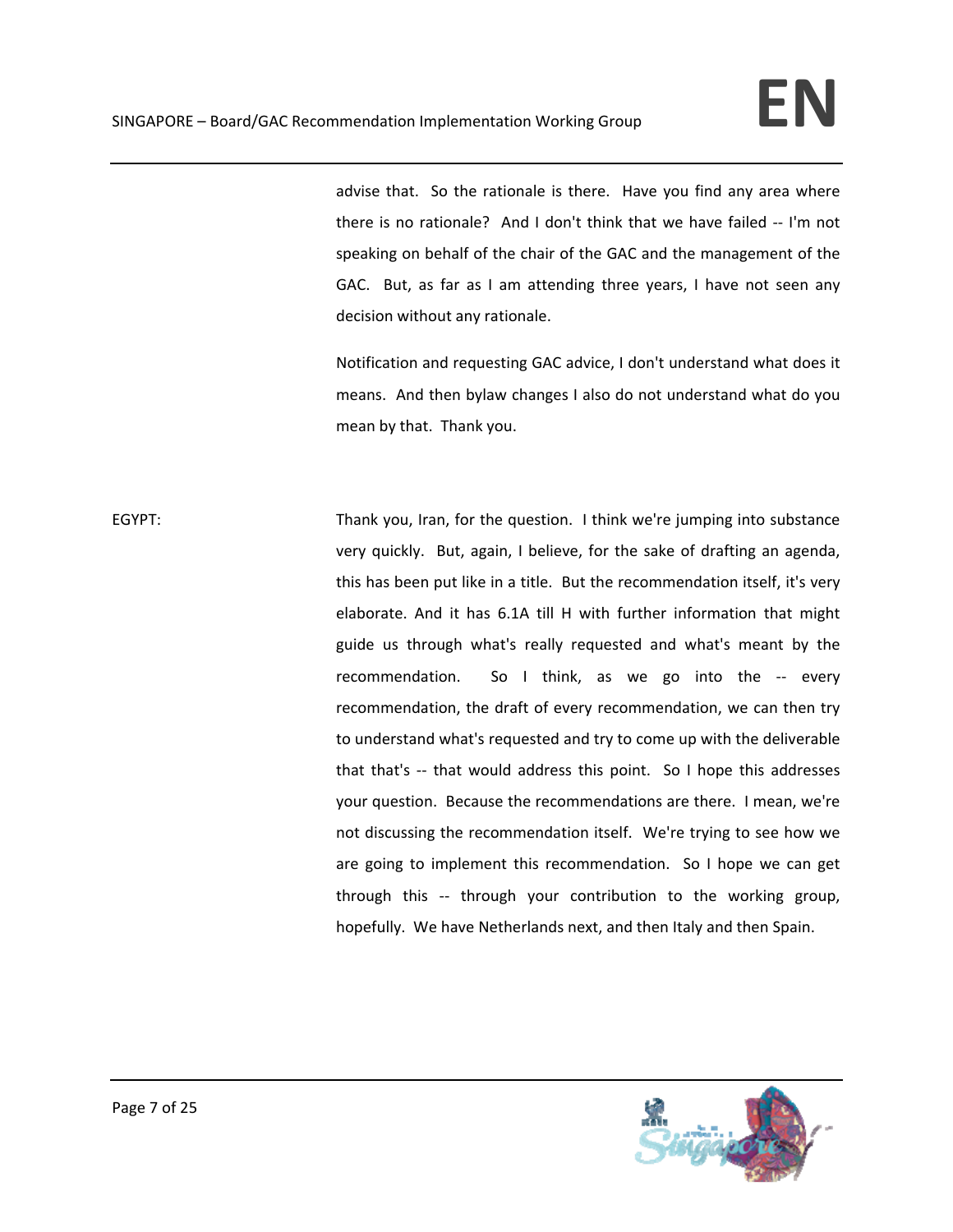NETHERLANDS: Thank you, Manal. Just coming back to the three points which were, let's say, off the list and Bill Graham explained, I think we were -- I think Bill is right. I think these are recommendations which were made and to be taken up by you. But in a certain, let's say, moment, this is something for the GAC to be -- we have taken this on board about transparency, about openness, et cetera. I think it's really up to us to make -- to implement this and to have some -- we have working groups working on the working methods and also upcoming one. I think it's really up to us and not for the BGRI to have also the board members there to be part of implementing this. I think we should give a good feedback about how we took this up as a GAC. I think I -- that's the reason that I agree with Bill about this. Thank you.

EGYPT: **EGYPT: CKAY. Thank you.** We have Italy next.

ITALY: Okay, thank you, Chair. About transparency quite quickly.

First of all, we have to -- if we read the report, before the list of recommendations, the review panel listened to a lot of people from external world also. And then they had a number of comments concerning transparency of the GAC and relation of the GAC with the board.

So this is a recommendation that is coming from external opinions. And let's say.

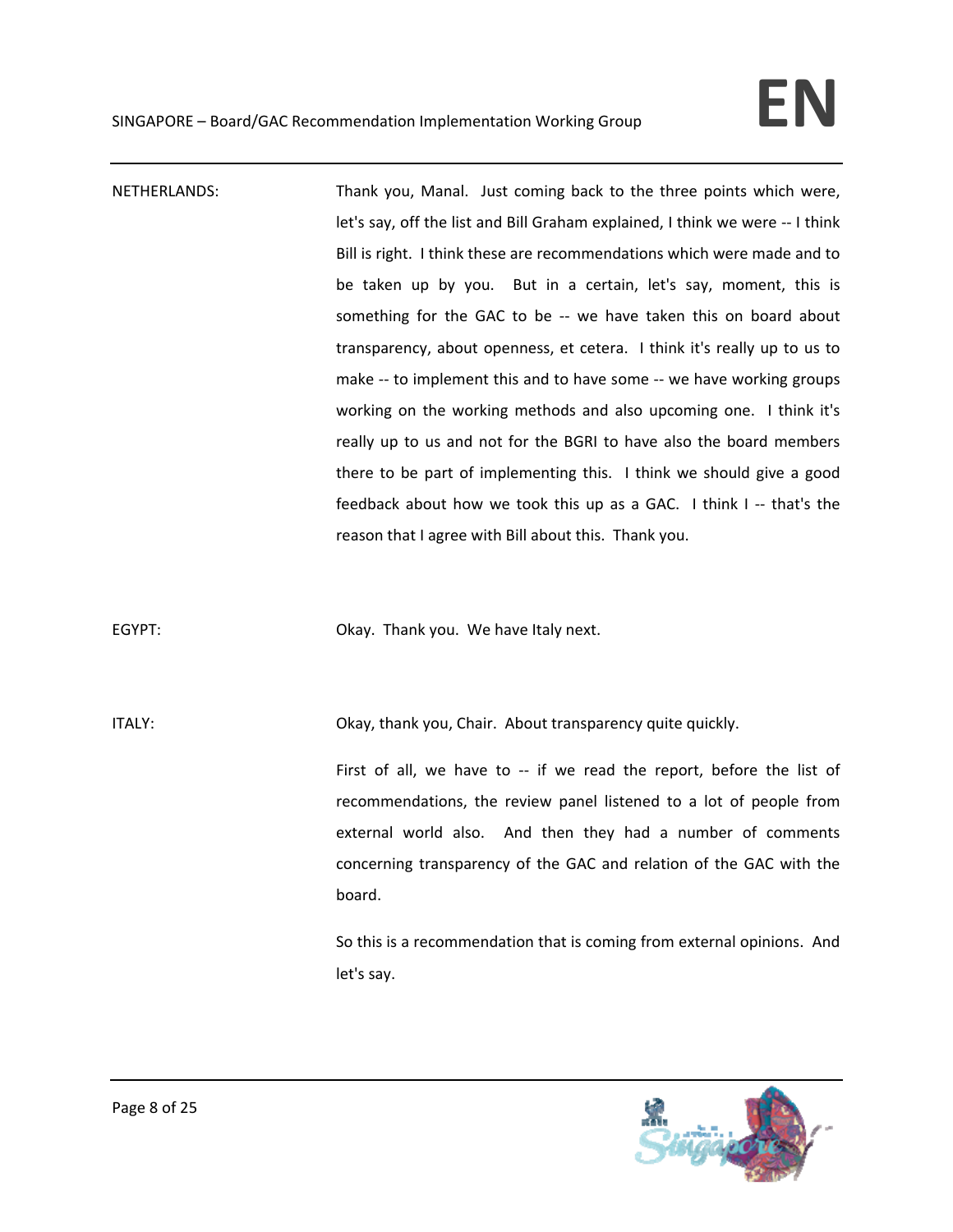But then I think we may solve this in a systematic way by doing quite simple things. One thing is what I always suggested, that, when the GAC deliver a communique, since the GAC is working for consensus, in many occasions, the language of the communique is rather vague, let's say. And then the real problem is how to implement this communique and then these vague sentences.

So I recommended in previous meetings that the board quite soon, instead of leaving the staff to elaborate and so on, make an interpretation of the GAC communique and giving the problems connected to the implementation of the sentences. This is something that has to be made quite soon after the communication of the communique.

Then second point, concerning the public meetings, yesterday I had the occasion to suggest that the GAC public agenda is public agenda and is all open. But there are a few occasions when the GAC needs something that is internal matters that are not communicated to the full community. And one internal matter is discussing about the working methods of the GAC because it is something that has to be done in order to improve the behavior and the results. And then the discussion about the communique is better. That is something that, after all the meetings has done, as an internal matter so that any other meeting of the GAC is public and open.

EGYPT: So thank you, Italy.

We have Spain next.

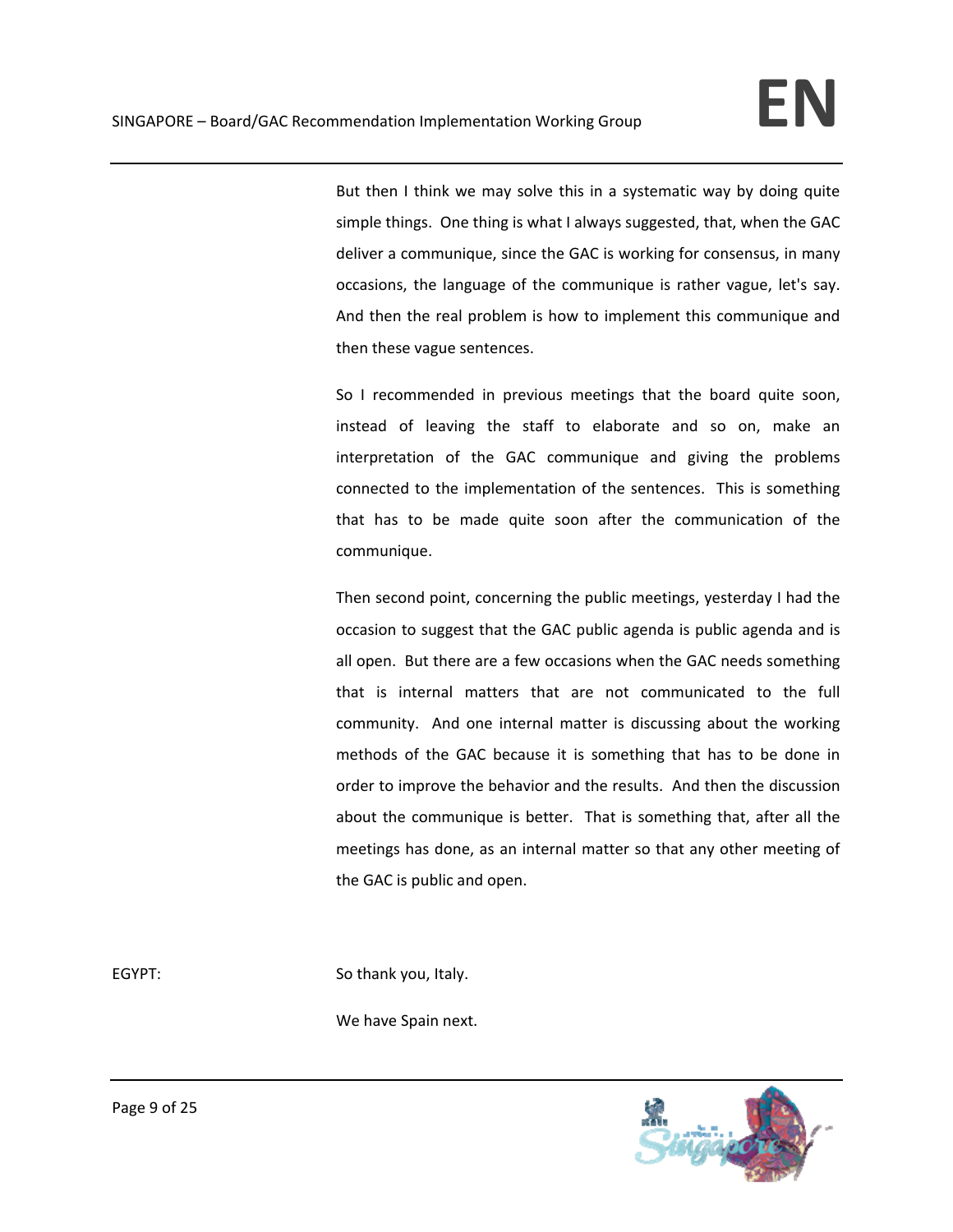SPAIN: Thank you, Manal. Thank you for the opportunity for sharing with the BGRI working group some of my thoughts regarding the proposed charter.

> I tend to agree with Bill Graham in that the points that has been identified in the GAC charter are the ones where the BGRI working group helped with were most welcome in the GAC in trying to tackle all the ATRT2 recommendations.

> The other ones, as my colleague from Netherlands has pointed out and Italy, too, pertain more to GAC internal matters. And I think the GAC that should be left to decide how it wants to implement it. The small problem with it is that the current text of the ATRT2 recommendations recommend in all the points that the board should work with the GAC through the BGRI to implement the recommendations.

> I don't know if it's -- that supposes any problem in restricting their scope of the collaboration between BGRI and the GAC. And, if that's ‐‐ creates any problem, I could request the board members here to amend lightly the text of the recommendations or easier to go back to the previous version, previous earlier from, the final version which is 31st of December, where the GAC recommendation read as "the board should request that GAC" do this or that. That would be more adequate, I think. So thank you.

EGYPT: Thank you, Spain. And I just have a small follow-up. And then we can open again for questions.

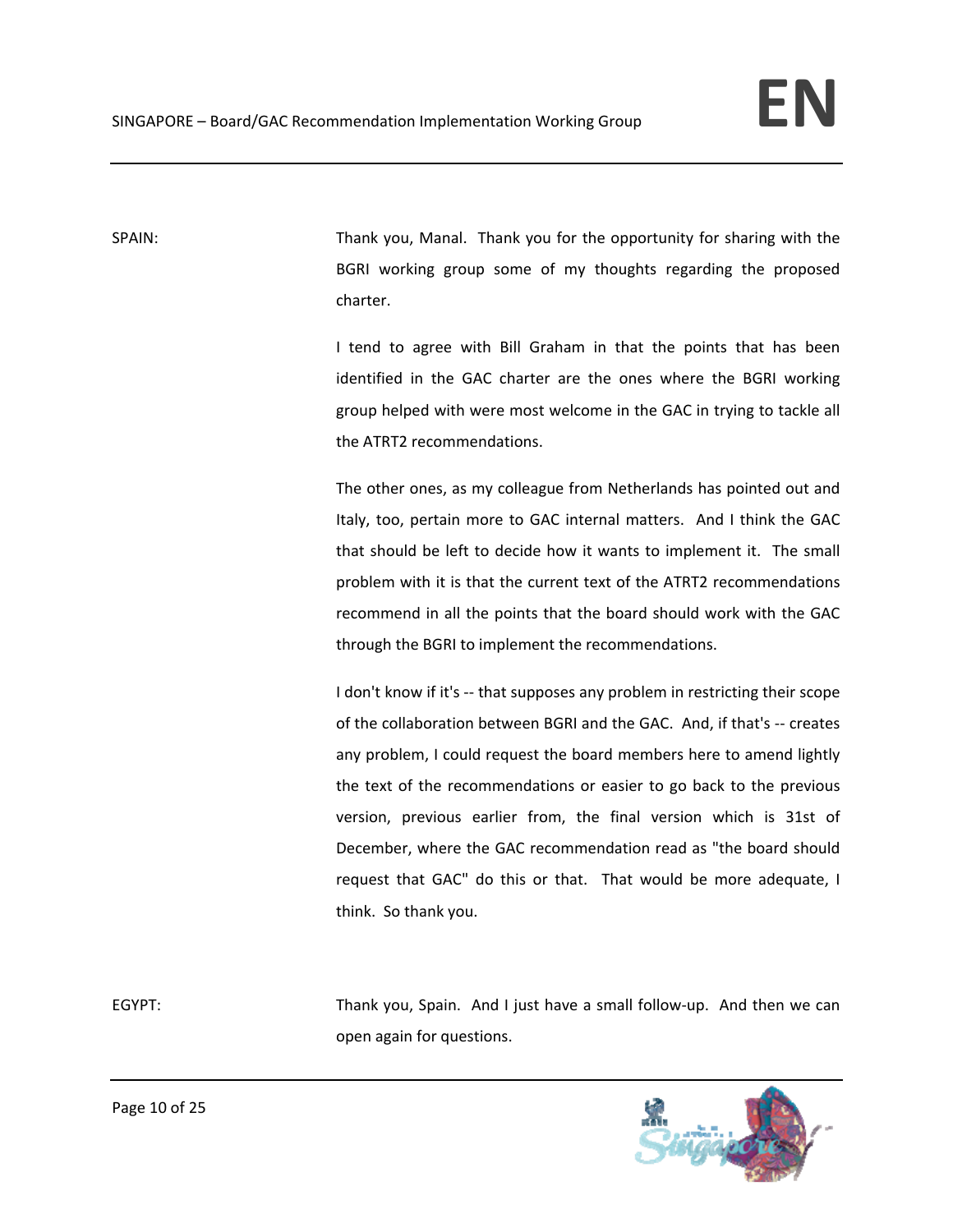I was not part of ATRT2 review team, so I cannot speak on their behalf. But, out of my experience with ATRT1, there was great sensitivity on how to write the language that relates specifically to GAC recommendations. And we went through "the board should request the GAC." And then we felt that this might be too sensitive for the GAC that "the board requests the GAC." And it was "the GAC should do." And then we said this might be again too sensitive that ATRT the review team requests the GAC. And then the compromise that we came up with at that time was that finding a joint, which was then the joint GAC‐ board working group, which was the JWG by then. And it was, I think, cochaired by Heather and Ray. So ‐‐ and I think they were trying, again, to follow the same sentiments. And I stand to be corrected, of course, because, again, as I said, I was not part of ATRT2. So Bill ‐‐

### BILL GRAHAM: Thank you, Manal.

I think that is very likely what happened. I was also not on the review team. But it occurs to me that one way we can deal with this without spending very much time drafting would simply to be as the implementation is done on these recommendations by the GAC, though you could tell us about that at a BGRI meeting. And then BGRI could report that progress as the BGRI. And that would be one way of solving the problem without crossing any lines, I think.

EGYPT: So I think that the thing is that we get the recommendations to our best implemented. We can do this. I believe there would be flexibility

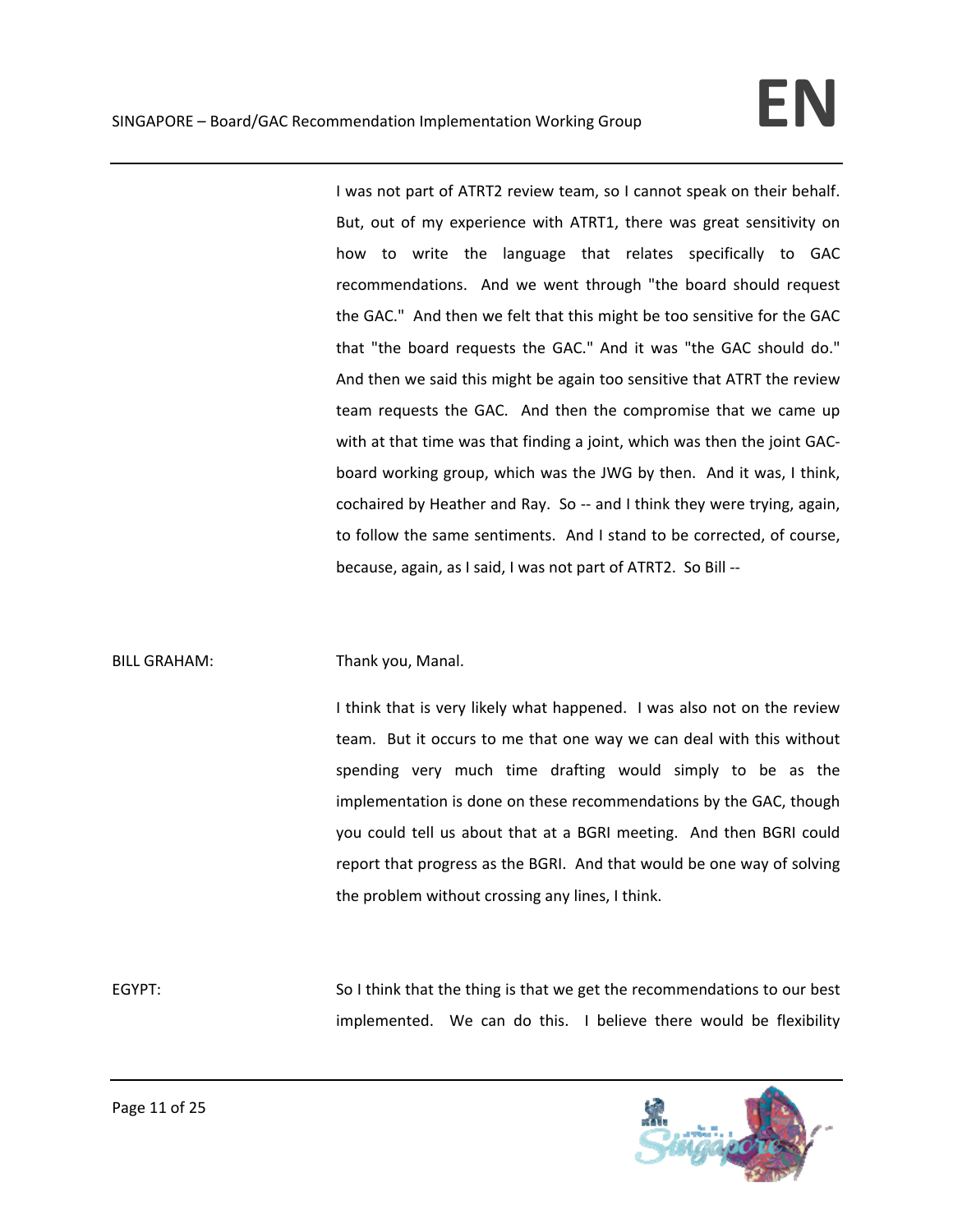whether we do this through the GAC only, through the BGRI. Again, if it is implemented and -- I mean, again, reported back as done, then it's -whether the GAC do it alone as an internal matter or through the BGRI working group, I don't think it's going to be a big deal. So Spain, please.

SPAIN: SPAIN: I'm happy to hear that it's not going to be a problem. I think the solution proposed by Bill Graham is a compromise solution that's feasible for the GAC point of view, I think. And, regarding the sensitivity of language, on the contrary -- and I am speaking personally -- I think mandating the BGRI to work with the GAC to implement recommendations that affect or pertain to the GAC is more intrusive. I feel a scoresheet in implementing the recommendations. But I guess that's a sensitivity. Language sometimes can be a little bit misleading. We don't all have the same sensitivity.

EGYPT: CONDITED DRAY. Thank you.

We have Iran next.

IRAN: Thank you, Madam Chairman. I hope that I was properly understood. We are representing government. That should be understood as such. The text and the tone of the language should correspond how you react and treat the representative of governments. There are tons of ways that particular issue could be raised ‐‐ in a comfortable manner, in a

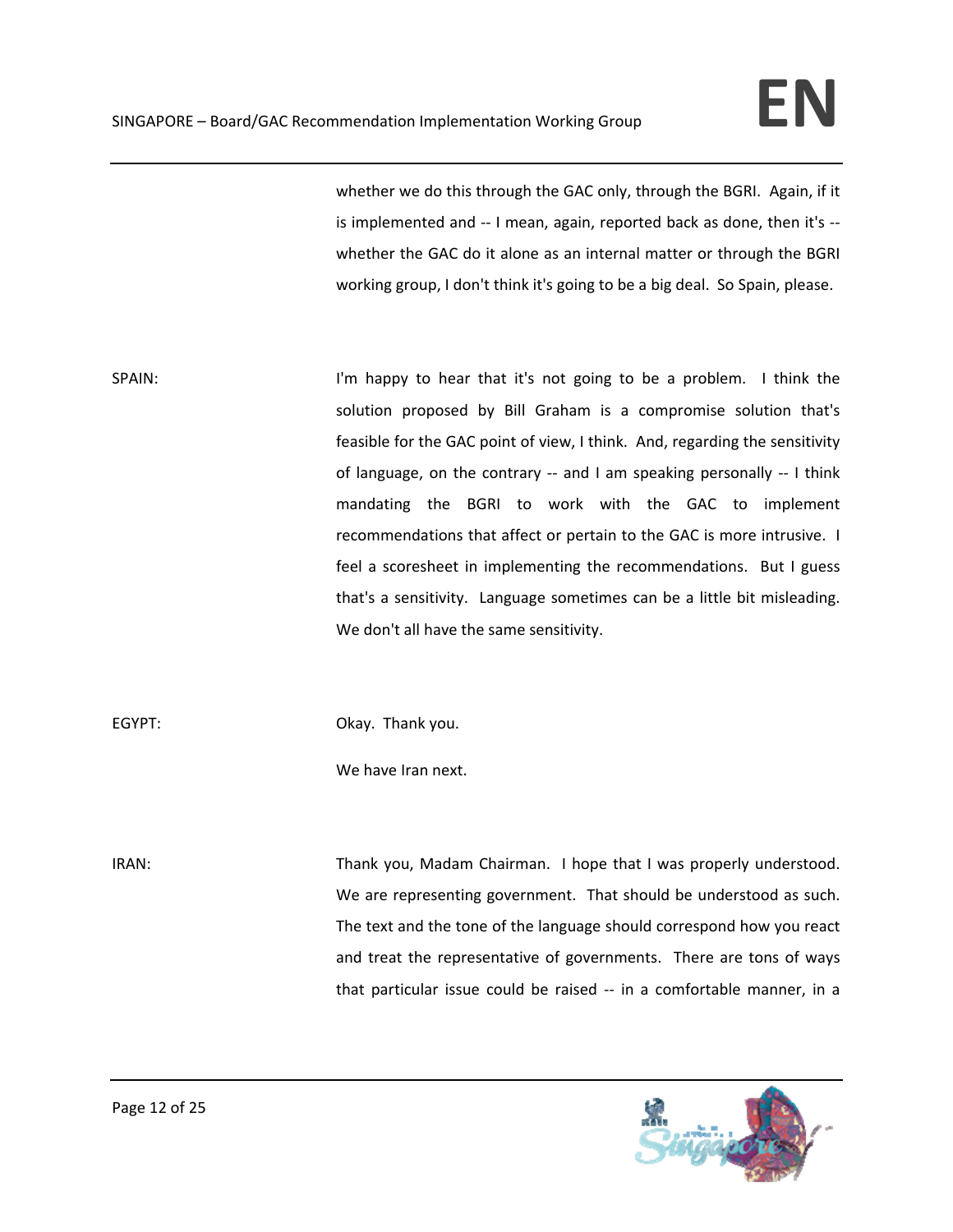direct commanding manner, in a critical manner, in a criticism way, and so on and so forth.

So we have to be conscious of that, and colleagues need to consider that.

The accountability and review teams task and works was not to criticize the government. Thank you.

EGYPT: So thank you. And maybe we can come up with some concrete language to guide the third ATRT review team. So ‐‐ because I was part of ATRT1. And I'm part of the GAC. And we struggled with the language. So I do take the points, but maybe we should be proactive and suggest some concrete language for the next review. So Singapore, please?

SINGAPORE: Thank you, Chair. We just want to comment on the recommendation 6.1‐6.3. We have studied the ATRT2 recommendation. The language is rather flexible. And I think, in view of the tight time frame we are working on, we will support that these three recommendations may be best addressed by GAC internally. And, you know, there's no need to do ‐‐ to take up the working group's a lot of time. And we will certainly now support these three recommendations. GAC can address internally and see how we can improve the transparency, the working methods, and openness of meetings. So thank you, Chair.

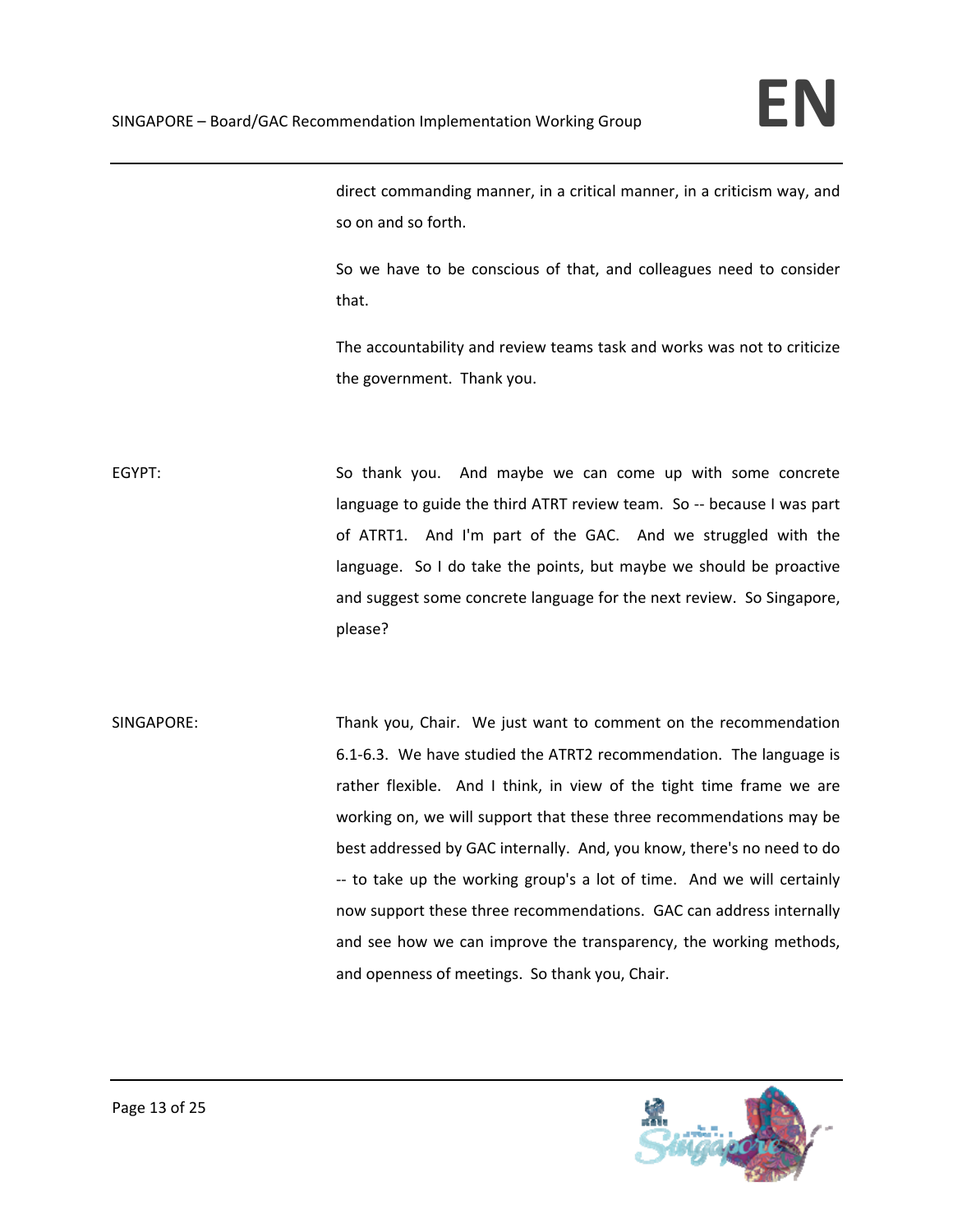

| EGYPT:       | Thank you, Singapore. Norway next.                                                                                                                                                                                                                                                                                                                                                                                                                                                                                                                                                                                          |
|--------------|-----------------------------------------------------------------------------------------------------------------------------------------------------------------------------------------------------------------------------------------------------------------------------------------------------------------------------------------------------------------------------------------------------------------------------------------------------------------------------------------------------------------------------------------------------------------------------------------------------------------------------|
| NORWAY:      | Yes, thank you. Just a short comment. To my colleague from Iran, I just<br>have to say that I remember that -- I think I was one of the countries<br>who said specifically to the ATRT2 review team to be quite direct and<br>blunt when we asked how we can work better in the GAC towards the<br>community, just so that's said. So I don't find it problematic that we get<br>concrete advice. It's how we handle them afterwards, which is maybe<br>an internal matter, but we asked for clear advice.                                                                                                                  |
| EGYPT:       | Thank you, Norway.<br>Switzerland, please.                                                                                                                                                                                                                                                                                                                                                                                                                                                                                                                                                                                  |
| SWITZERLAND: | Thank you.<br>I think the idea is to improve the GAC where it's possible and necessary.<br>Through what channel exactly we do this is the not the main concern or<br>the main issue. And I think like we normally try not to tell ICANN how to<br>do things but, rather, remain on the idea and principle level. It's -- We<br>don't have a problem when concrete ideas are proposed to us, but I<br>think we should take it as a given that we are flexible as the GAC to<br>decide ourselves how we best implement these. But I don't think we<br>should make a big story about. This we should just try and do our work, |
|              | and there are some things where probably only the GAC itself knows<br>how it works and will do things internally. There might be other things                                                                                                                                                                                                                                                                                                                                                                                                                                                                               |

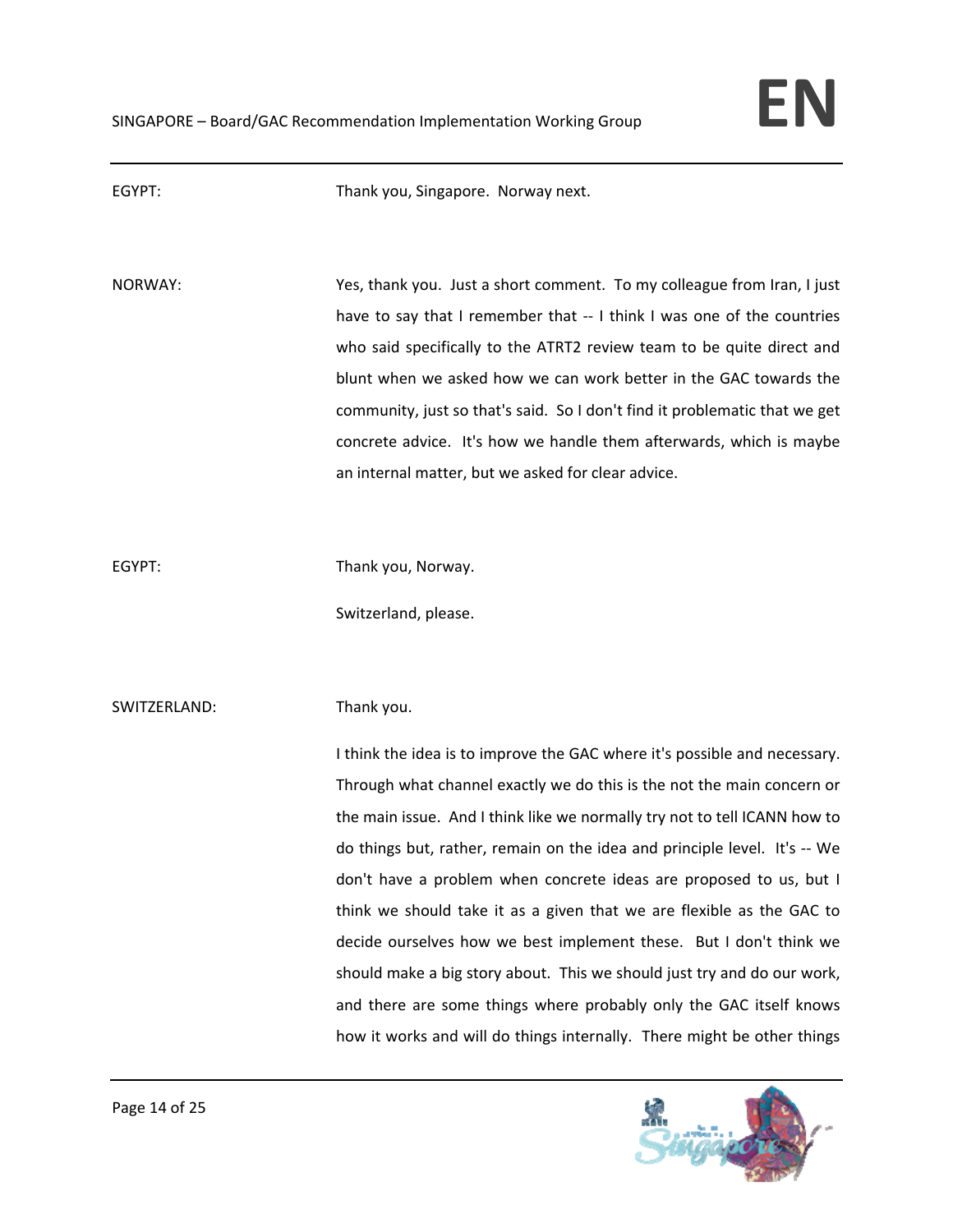where the BGRI or another structure is maybe useful because there's experience from outside that feeds into the work.

So I think we can just assume that we have flexibility in addressing these issues in a way that we best see fit to get positive results.

Thank you.

EGYPT: Thank you, Switzerland.

So do we have any further reactions to this?

Yes, Canada, please.

CANADA: Thank you. I just wanted to express our support for renewing the mandate of the BGRI to facilitate the timely implementation of the ATRT2 team's recommendations pertaining to the GAC. And also wanted to note that we support the refreshed BGRI charter and the scope of work identified within it for the continued collaboration of the GAC and the Board.

Thank you.

EGYPT: Thank you, Canada.

So any further requests for the floor?

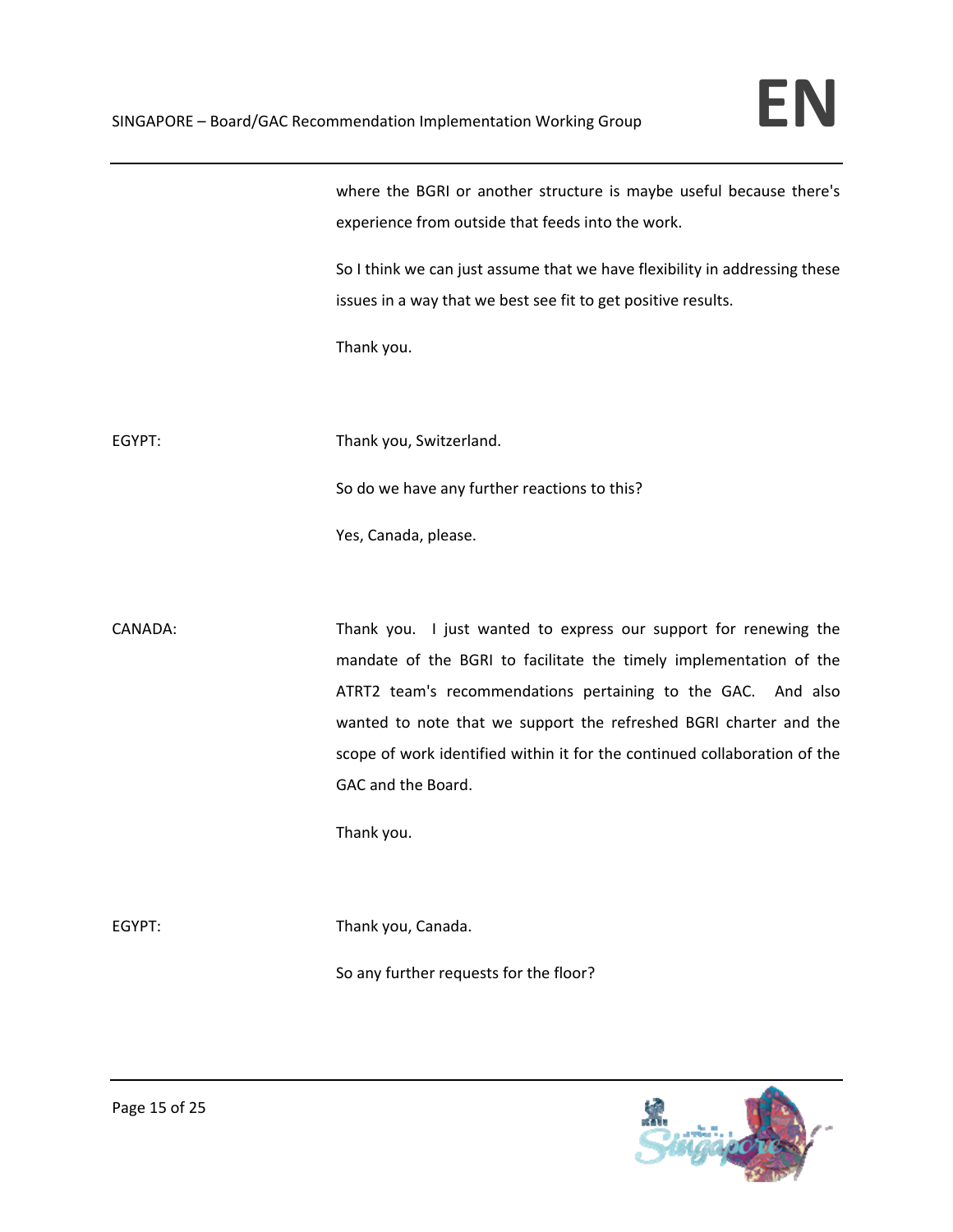So I think that the point is taken that some of the recommendations are GAC internal matters and that some of them, the GAC may want to work on them as internal matters. And we would appreciate the Board flexibility in how we go with implementing the recommendations, whether through the BGRI Working Group or as a GAC internal matter. I think this point was clear. And I hope it's okay.

BILL GRAHAM: Thank you, Manal. And thank you to all those who spoke on this matter.

> Of course from the Board side, we recognize that implementing some of these recommendations may require resources from ICANN, and we stand ready to consider requests for resources of that sort. It would be logical to bring those through the BGRI on the way to the Finance Committee and to the Board. So we could certainly play a helpful role in any of the recommendations where that is the case.

> And we, of course, will follow with interest GAC's work to implement these important recommendations.

> I just say as I look at them, I noted that the GAC's continuing program of self-improvement has led you to a point that it appears to me some of these have almost been implemented already. I wouldn't want to be the final judge of that, but I was just pleased to see a good alignment between many of the recommendations and work that I know is ongoing in the GAC itself.

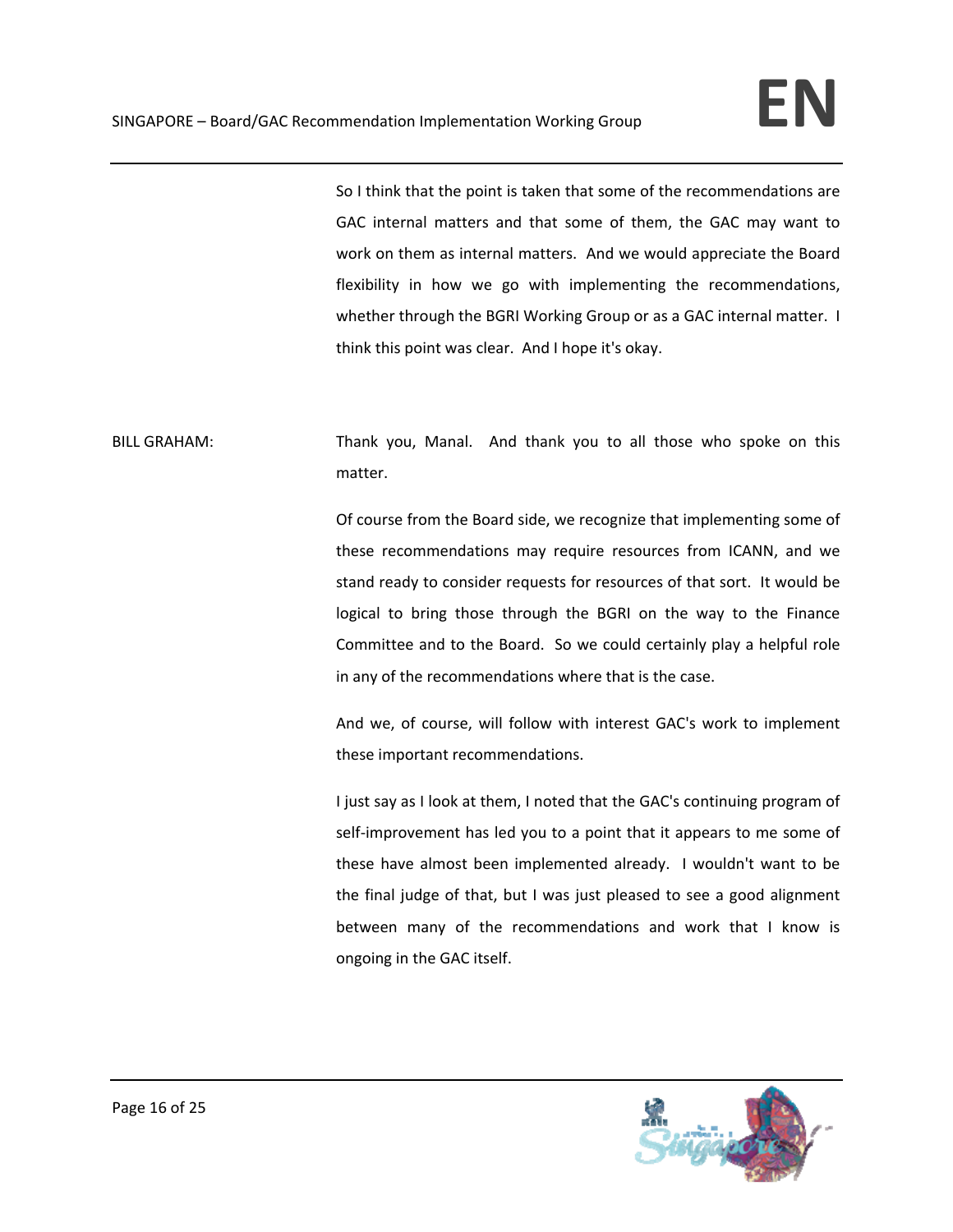EGYPT: So thank you, Bill. And as you mentioned, I mean, the GAC continues to work, and we don't just wait from one review to the other. So some of those things, as Bill rightly mentioned, might have already been achieved. So I think we have two exercises to do in that respect. We have to go through the recommendations and see which we preview as GAC internal matters and which are not, and then maybe get a step further into what exactly the recommendation mean. As Iran rightly mentioned, we have to interpret the language and see what this really implies. So I think if we don't have any further requests for the floor, we can conclude. BILL GRAHAM: Well, I think we should devote a few minutes to discussing how we should get started on doing some of the ‐‐ doing the recommendations that are in the charter for the two of us. I'm just noticing that we have work to do on notification and requesting GAC advice. The issue of bylaw changes continues from the work we were doing on the ATRT1. You had identified some bylaw changes you were going to recommend to the Board. And you asked us not to actually make those changes immediately but, rather, wait for a larger package of bylaw changes, which we were happy to honor. So that one remains there. Next slide, please.

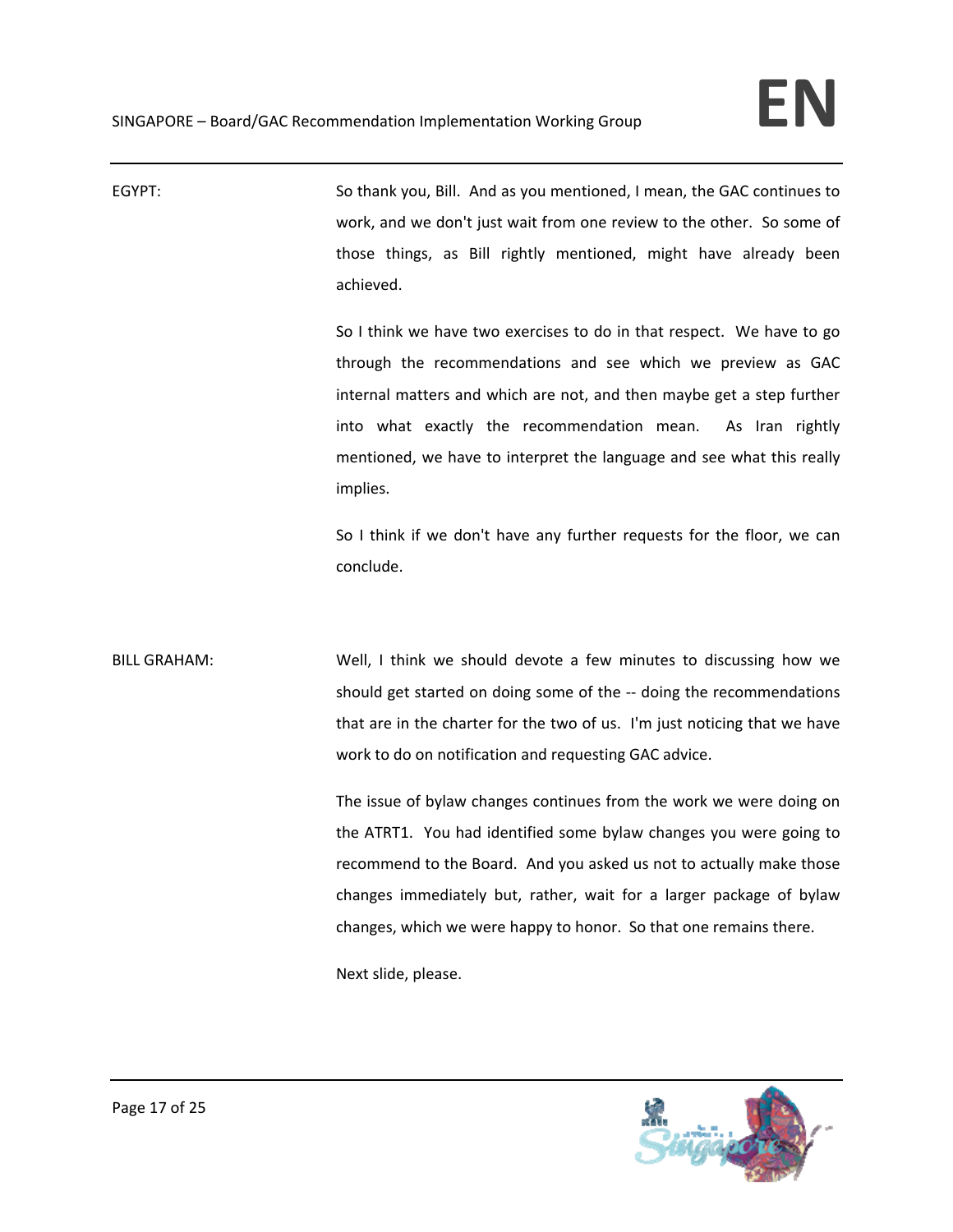Then recommendation 6.7 requests the highest level of support for further senior officials' meetings. I believe one of these is being considered, if not actually is already scheduled, for the next meeting in London. So presumably there are discussions ongoing now about the support you would want to see from the Board. That is something that will become relatively urgent, I would imagine, if you're going to have a meeting in London.

And then the final -- no, not the final. The final in number 6 that we would work on jointly is an interesting one, and I think will take some work. It is the one where it was recommended that there be deeper engagement between the government and the ICANN staff in their work to expand staff ‐‐ expand engagement with governments, and that those activities are coordinated and mutually reinforcing.

So given that we'll want ‐‐ there will be a fair bit of implementation on that, I think we'd do well probably intersessionally to consider an active exchange of notes on what needs to be done there.

And then the final one, recommendation 10.2, of course is very closely related to the meeting that preceded this one, which is earlier GAC engagement in the ICANN policy development process. So I know you are working closely with the GNSO on that now. I heard from both the GNSO and GAC chair that they felt the meeting today was quite satisfactory. So I'm encouraged by that. But I do think the majority of the recommendations in number 6, we really should start an exchange of notes on those and see what we can get accomplished by the London meeting, if that suits.

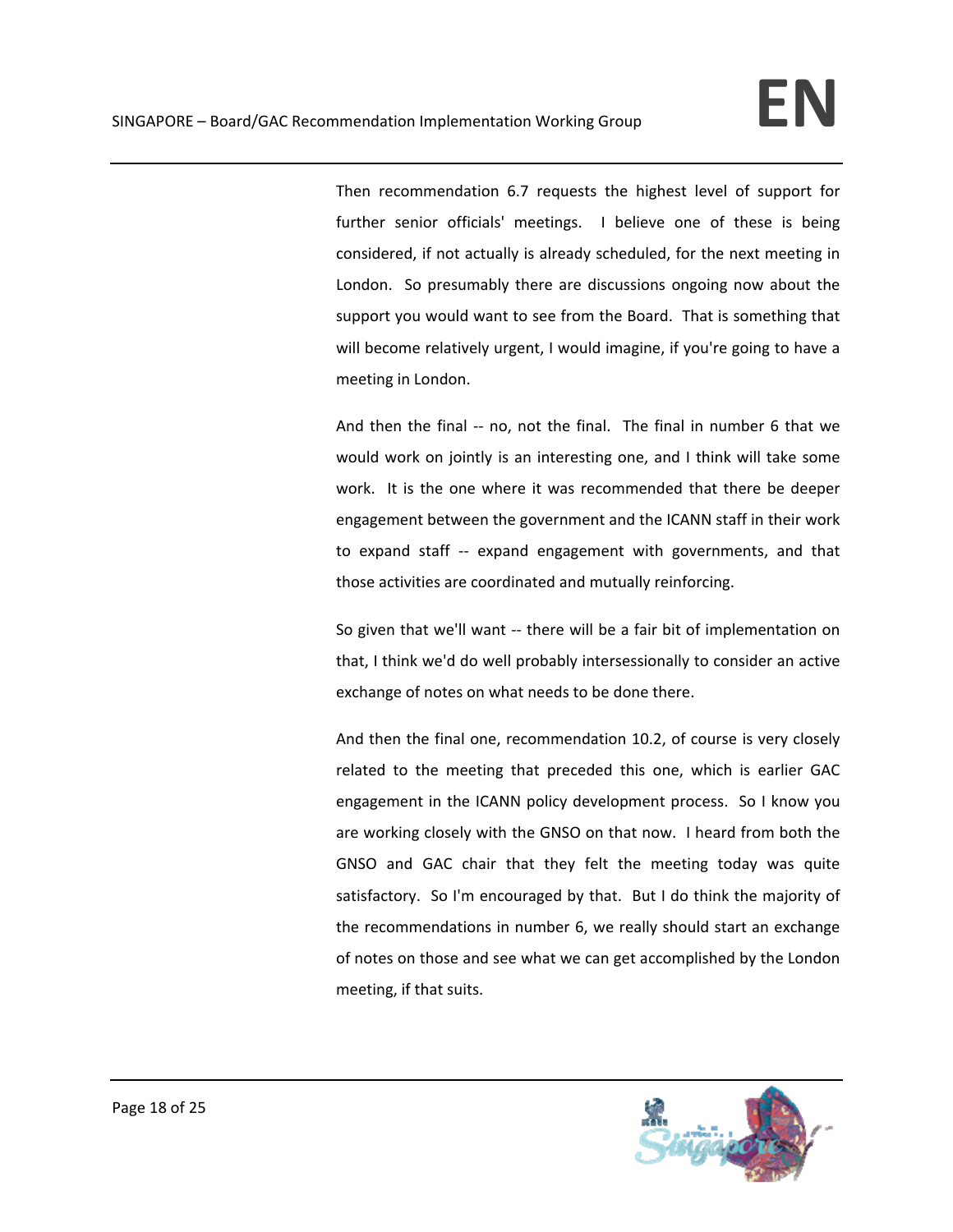| EGYPT: | So thank you, Bill. And, yes, regarding recommendation 10.2, we had a      |
|--------|----------------------------------------------------------------------------|
|        | very constructive meeting and we made good progress intersessionally.      |
|        | And we also have an informal gathering for the consultation group for      |
|        | the GAC/GNSO consultation group this evening, 6:00 to 7:30. And of         |
|        | course GAC members -- I'm sorry. I mean board members of the BGRI          |
|        | Working Group are most welcome if they would like to join. 6:00 to         |
|        | 7:30 today at Butterworth room. It's an informal gathering. And we         |
|        | have discussed the charter, and we're also past the charter phase and      |
|        | we are working on two tracks, and we can report this later.                |
|        | Regarding 6.9, I think we had a discussion this morning, and there are     |
|        | already a working group under establishment. I think Lebanon will be       |
|        | leading on this, and I stand to be corrected by the chair or               |
|        | So I think this is going to have a dedicated sort of working group, more   |
|        | like the GAC/GNSO consultation group, if I may.                            |
|        | So this is just to report on things that has some action. Otherwise, yeah, |
|        | we have to find a way forward.                                             |
|        | Thank you.                                                                 |
|        | Any further? Iran, please, and then U.S.                                   |
|        |                                                                            |
| IRAN:  | In our view, recommendation 10.2 is a very<br>Thank you, Madam.            |
|        | important recommendation. I am not suggesting to attach any priority,      |
|        | as such, but it should have one of the highest priority because that is    |
|        | very, very important that engagement of GAC with the ICANN policy.         |
|        |                                                                            |

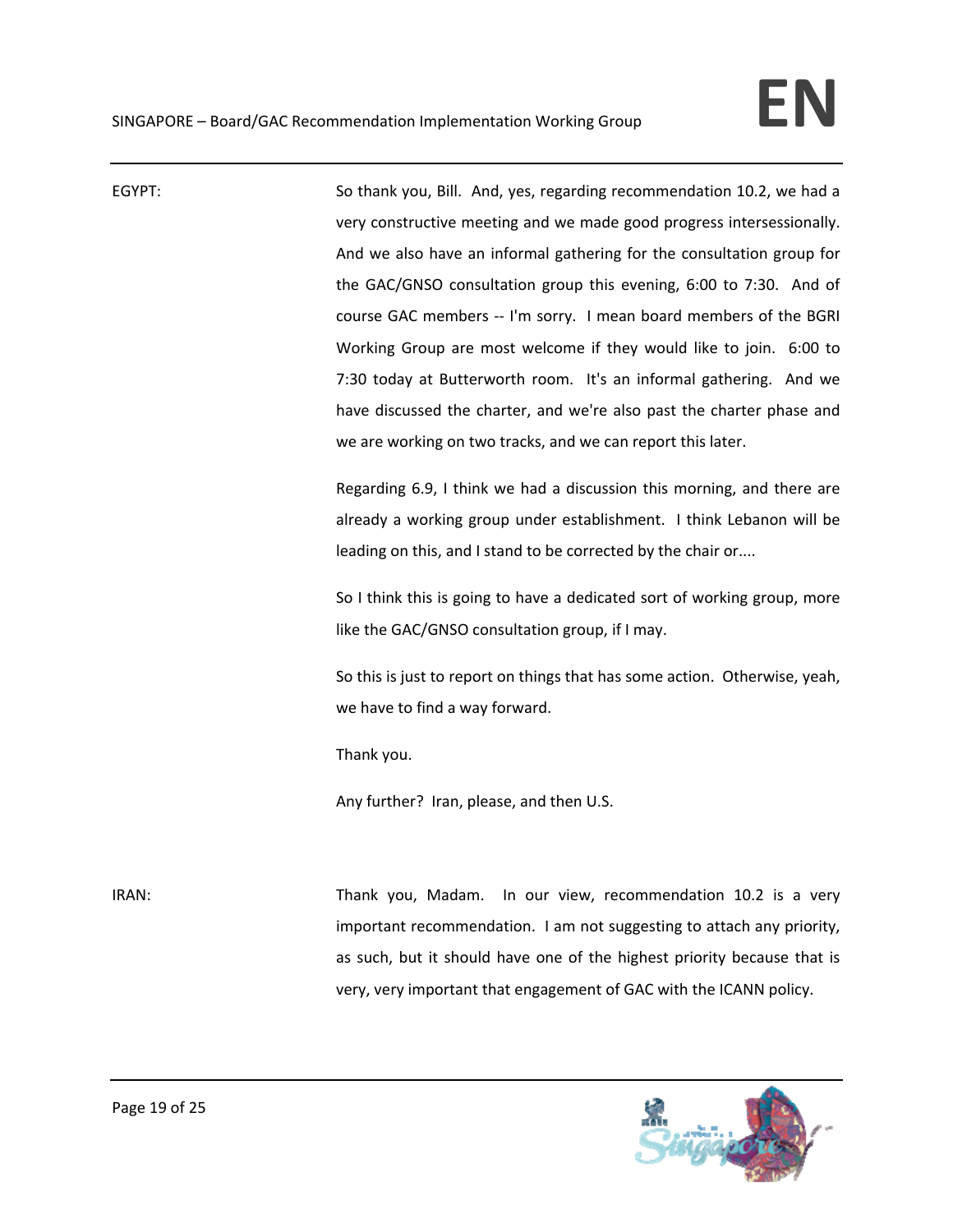What I wish to request you, or other colleagues, that whether such engagement of GAC with the ICANN policy is limited to the GAC and GNSO or it has wider scope?

Thank you.

EGYPT: So U.S., please.

UNITED STATES OF AMERICA: Thank you very much, Manal. And thank you, Bill, and all of our colleagues on the Board who have elected to continue to do the work with us on the BGRI. I'm very, very grateful. And I do think it's extremely helpful, especially when we look at some of these key points. I think there's no question that working as partners will help advance the work a little bit faster.

> I'm going to go out on a little bit of a ledge on this one, so my chair can certainly tell me that I'm overstepping my bounds but I was quite taken with Bill Graham's explicit recognition that you are here to help facilitate additional support, if need be. And it is March. The June high‐ level meeting is not too far off. And it does strike me, while thanks to the strong efforts of our chair, that we do currently have a certain amount of travel funding support for developing countries' members, we may need to increase that support for purposes of a high-level meeting. Because typically, you might want to double it or at least, you know, expand the pool to ensure that we can bring very senior people as well as the regular GAC representatives so that they can be, you know, staff.

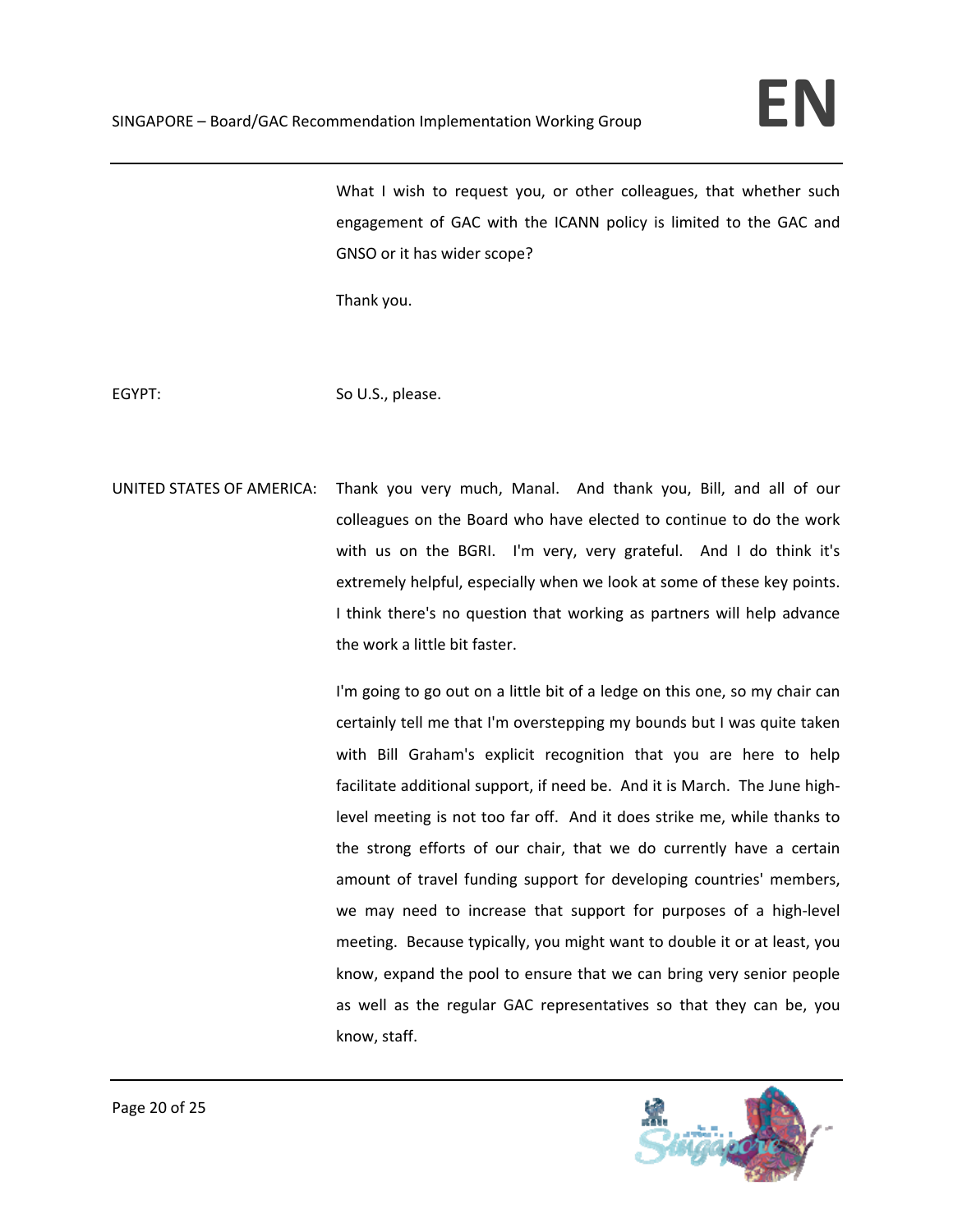I just want to flag that. And again, I don't know that I am overstepping bounds, but I thought I would take you up on your invitation to put that on your agenda to consider just simply increasing that number.

Thank you.

EGYPT: Heather, and then, I'm sorry, I have overlooked responding to Iran's question. So I will do that afterwards.

Heather, please.

CHAIR DRYDEN: Thank you. So, actually, I am grateful to the United States for raising this. I don't think we have a representative from our U.K. host here who may well have raised this themselves but I think we can take you up on your offer to relay requests related to support to the Finance Committee via your participation and joint effort with us in this working group to make that request.

> I would be very concerned if we were unable to bring our regular representatives to that meeting, in addition to encouraging, you know, senior level participants that are not regularly attending our meetings and so I think that's a very good suggestion from the United States, and I would fully support that request being put forward.

BILL GRAHAM: Thank you, Heather, for that. And thank you, United States.

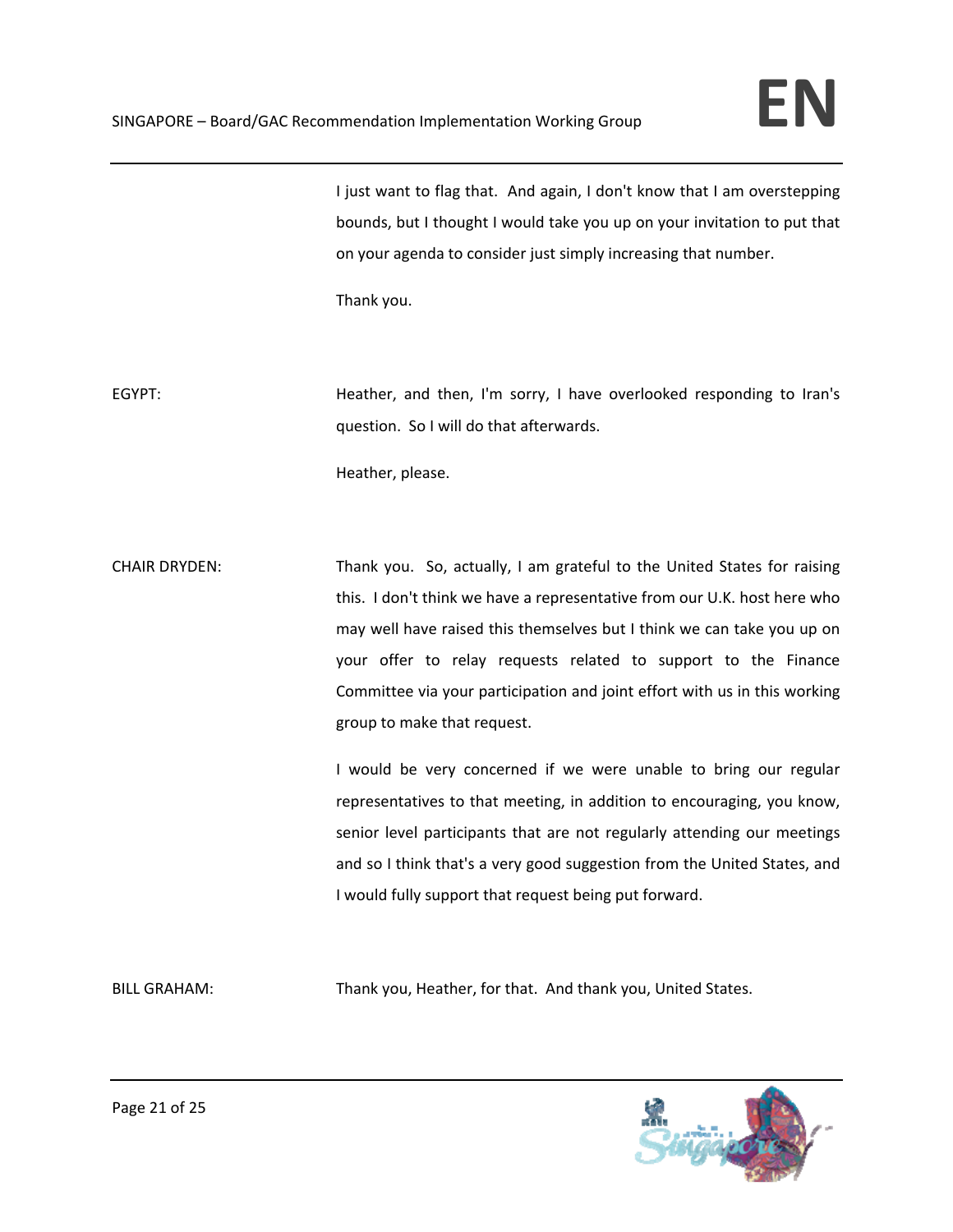May I just suggest it might be useful to provide some advice to that effect in the communique as a way of conveying this request?

Thanks.

EGYPT: So thank you. And before proceeding further, I would like -- I'm very sorry, Iran, I overlooked your question. And you were asking whether the GAC early engagement is concerned only with the GNSO or other SOs and ACs as well.

> So I believe it's most welcome for the GAC to early engage with all. I think there was a specific concrete issue in early engagement with the GNSO. Things were going smoothly with the ccNSO. That's why maybe there is no concrete recommendation for, for example, ccNSO. But again, I believe these are all issues that are also being tackled through our internal Working Methods Working Group, how we are dealing with things.

> But, I mean, regarding the ATRT recommendation, it's the GNSO PDP. GAC early engagement in GNSO PDP.

Thank you.

Chris, please.

CHRIS DISSPAIN: Thank you, Manal.

Yes, it is very specific about being the GNSO. And I think, in part, there is already a well‐established mechanism that the CCs and the G's ‐‐ and

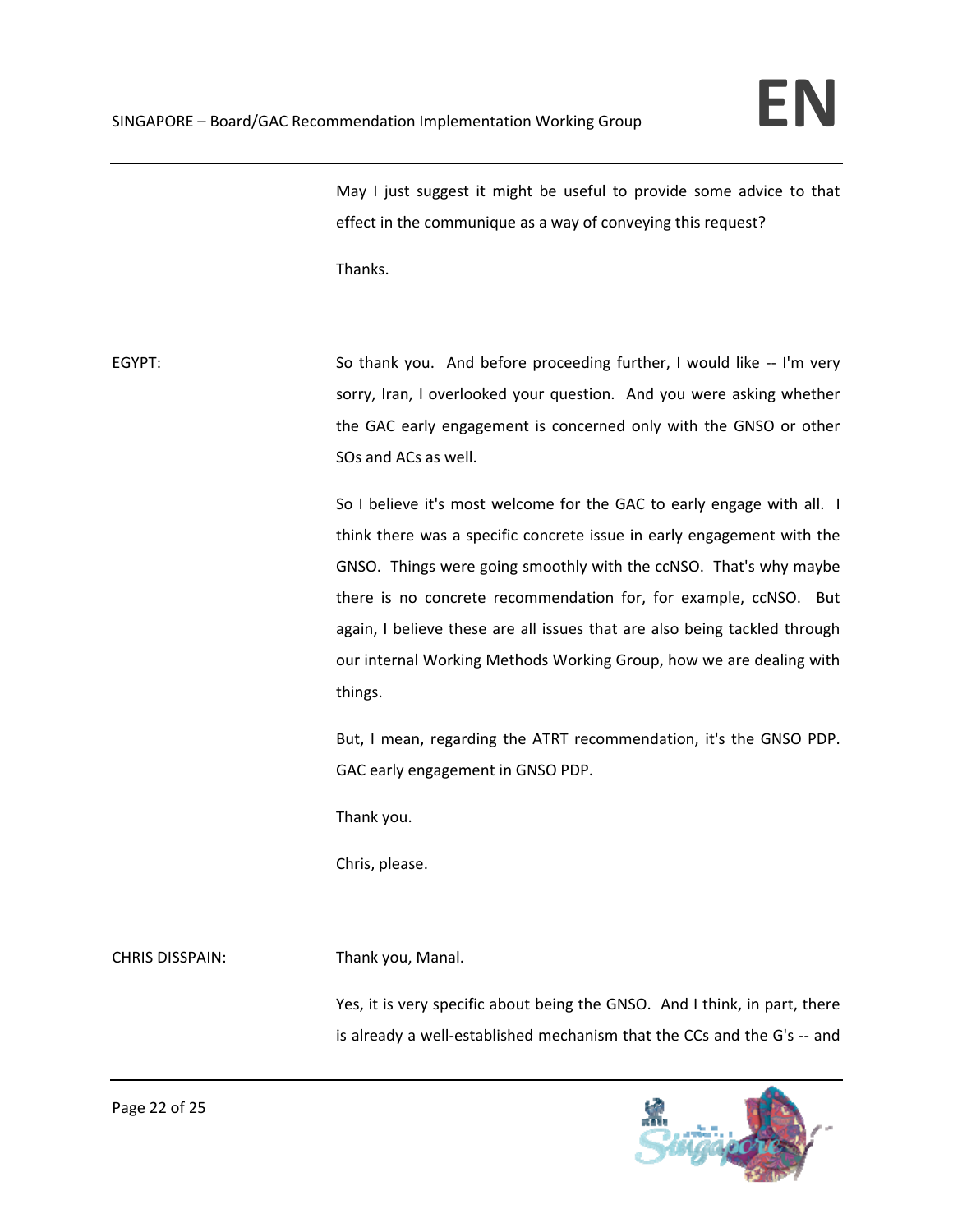the GAC use to run sort of working groups together. That's been running for some considerable time in various different guises, and we're actually pretty good at it.

It is with the GNSO that the problems had arisen, and I suspect that that is why the ATRT have focused on that specifically, because there probably isn't a need to create mechanisms in respect to the CCs, given our history. So that's my take on it.

Thanks.

EGYPT: Thank you, Chris.

Ray, please.

RAY PLZAK: I would like to take the opportunity to speak to what happens with regards to the ASO.

> The bulk of the work that's done on the ASO is done on a regional level through the regional registries. And in each of those regional registries, there is a regional participation by various ‐‐ the governments that are in that region.

> And so the GAC itself is only engaged for early engagement when a global policy is being brought forward up to the Board. And the track record of that from previous times is that it's been very early on and it's been a lot of detailed work and briefings that have gone into place. The

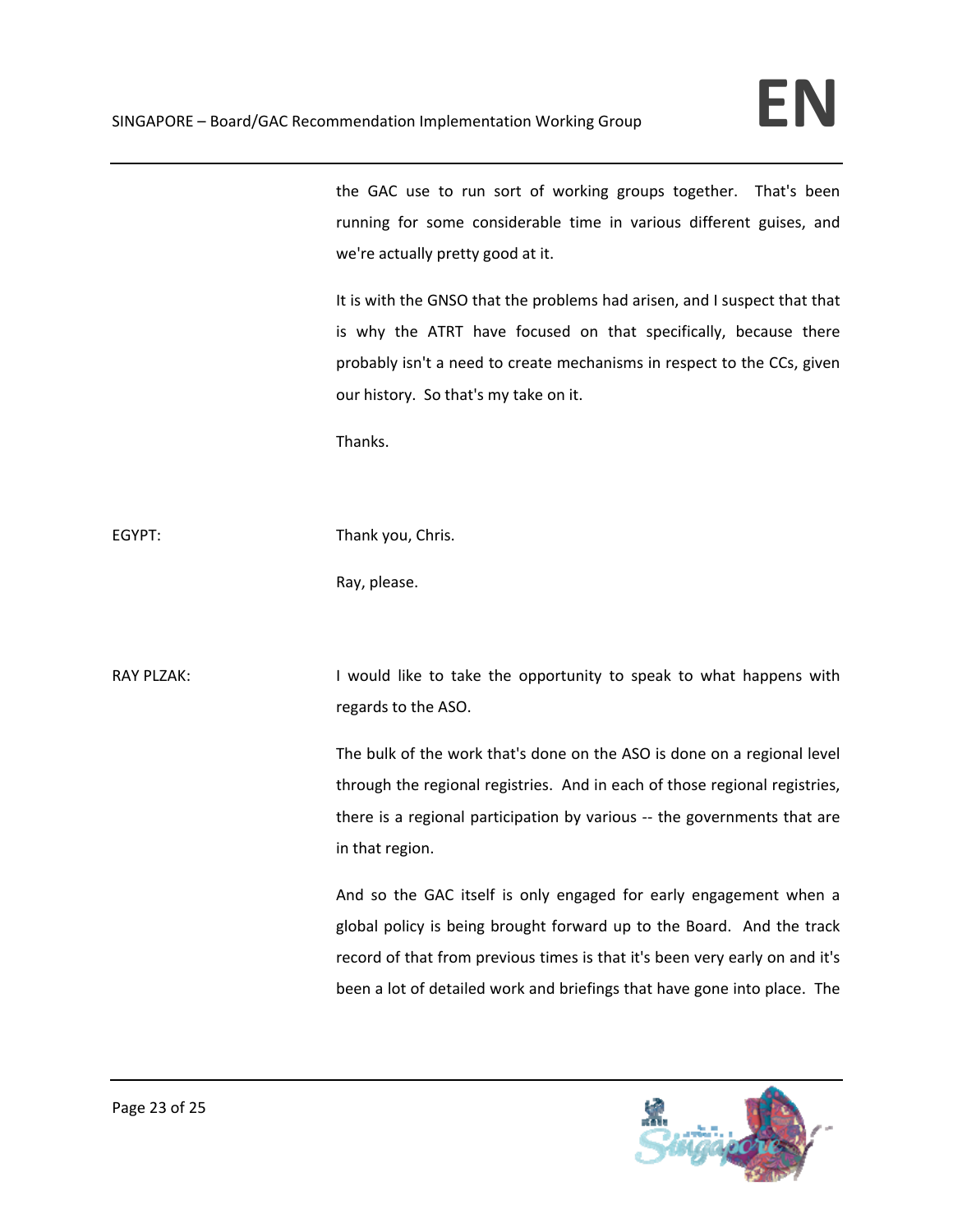last time it was really necessary revolved around the IPv6 policy for the IANA.

So the track record inside the other SOs is pretty well established. And so I would invite you to take a look at what happens inside the RIPE NCC region because that's where your ISPs would be participating, would be in the RIPE meetings.

And so it's well worth your while to do so.

## EGYPT: So any further reactions?

So I have to note that we already have a mailing list, the BGRI mailing list, where we have the board members of the working group and we also used to have the full GAC membership on this list. So if you don't receive the BGRI Working Group emails, please contact the secretariat to be added because we have new GAC members every day. I'm not sure if the mailing list is very up-to-date.

Heather, please.

CHAIR DRYDEN: Thank you. I can sense you're wanting to bring things to a conclusion, so my question really is to you and to Bill. Do you have what you need from the GAC in order to renew the charter for the BGRI?

Yes. Okay. Nodding. Good. Okay. Thank you.